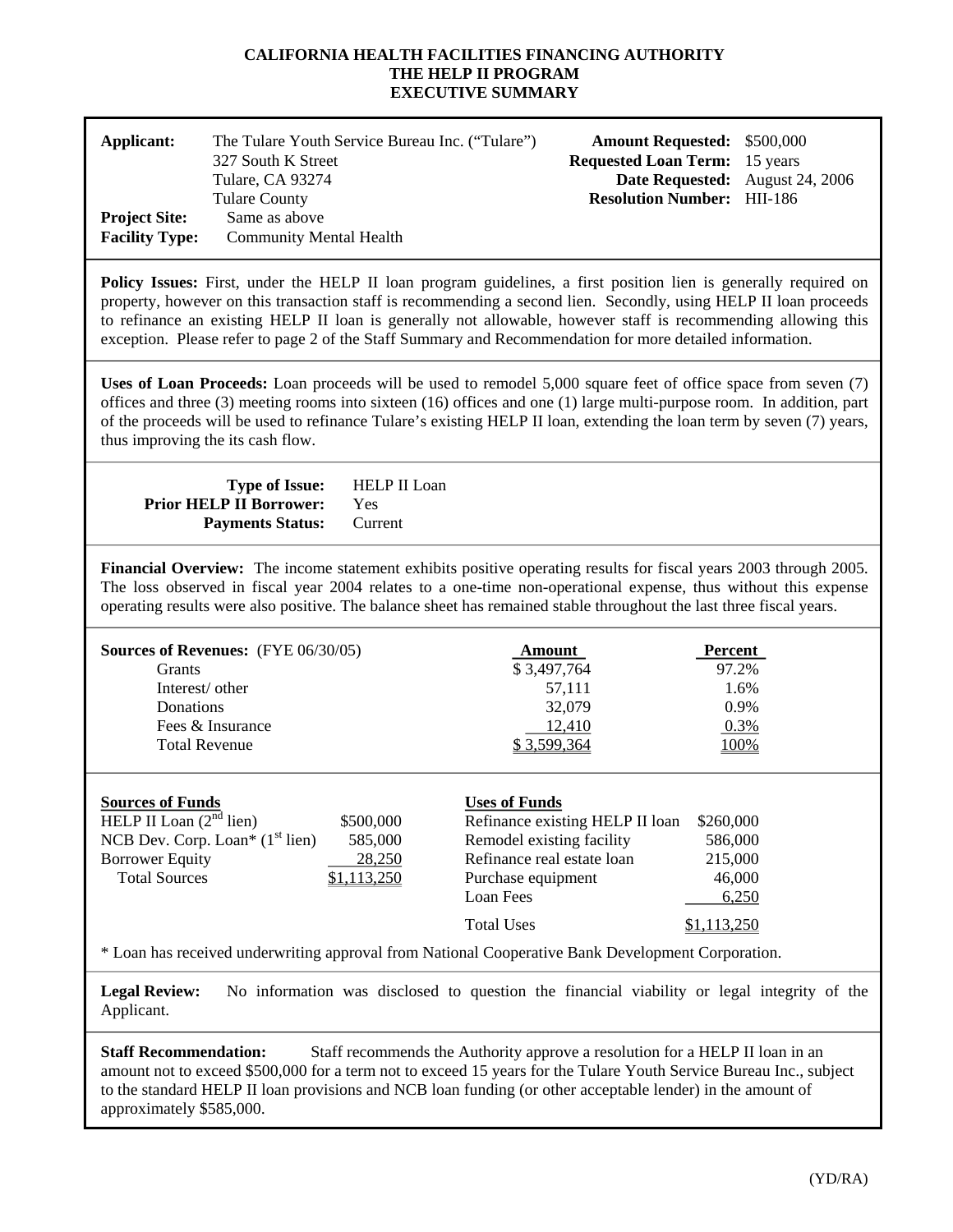# **STAFF SUMMARY AND RECOMMENDATION THE HELP II PROGRAM**

August 24, 2006

The Tulare Youth Service Bureau, Inc. ("Tulare") Resolution Number: HII-186

**POLICY ISSUE:** There are two policy exceptions on this proposed HELP II loan.

- A first position lien is generally required on property, however on this transaction staff is recommending a second lien position. A second lien position is acceptable because the current HELP II loan is also in the second lien position on this property. In addition, the combined loan (HELP II and NCB loan) to value ratio is relatively low at 36%.
- Secondly, refinancing an existing HELP II loan is generally not an allowable use of loan funds, however staff is recommending loan proceeds be used to refinance an existing HELP II loan. This refinance will significantly improve future operating cash flow by reducing debt service payments by \$16,800 per year. This will help reduce the financial burden on Tulare and allow them to provide additional services to clients at a lower cost.

# **I. PURPOSE OF FINANCING**

In order to meet increased patient demand Tulare must increase its operating capacity by remodeling its current facility. This loan will enable Tulare to remodel its existing facility to fully accommodate an increase in staff and patients. The project will provide more efficient service to patients by increasing the number of offices where patients will be treated. In addition, part of the proceeds will be used to refinance Tulare's existing HELP II loan, thus keeping Tulare's monthly payment down and improving future operating cash flow.

*Refinance existing HELP II loan (2nd lien)* ......................................................... *\$260,000*  A portion of the CHFFA loan proceeds will be used to refinance Tulare's existing HELP II loan, lowering their monthly payment and improving cash flow. The current HELP II loan has a monthly payment of \$3,200, while the proposed new HELP II loan for \$260,000 will be approximately \$1,800 per month, thus saving \$16,800 per year. The current HELP II loan is also secured in the second lien position on the property located at 327 South K Street, Tulare, CA.

*Construction, renovation, and remodeling real property* .................................... *586,000*  A portion of the CHFFA loan (\$240,000) will be used to remodel 5,000 square feet of office space located at 327 South K Street, Tulare, CA. The balance of funding will be provided by a loan from NCB at an estimated interest rate of 7.5%. The office space will be converted from seven offices and three meeting rooms into sixteen offices and one large multi-purpose room. The "as improved" appraised valuation is \$3 million per appraisal dated March 28, 2006, leading to a combined loan value ratio of 36%.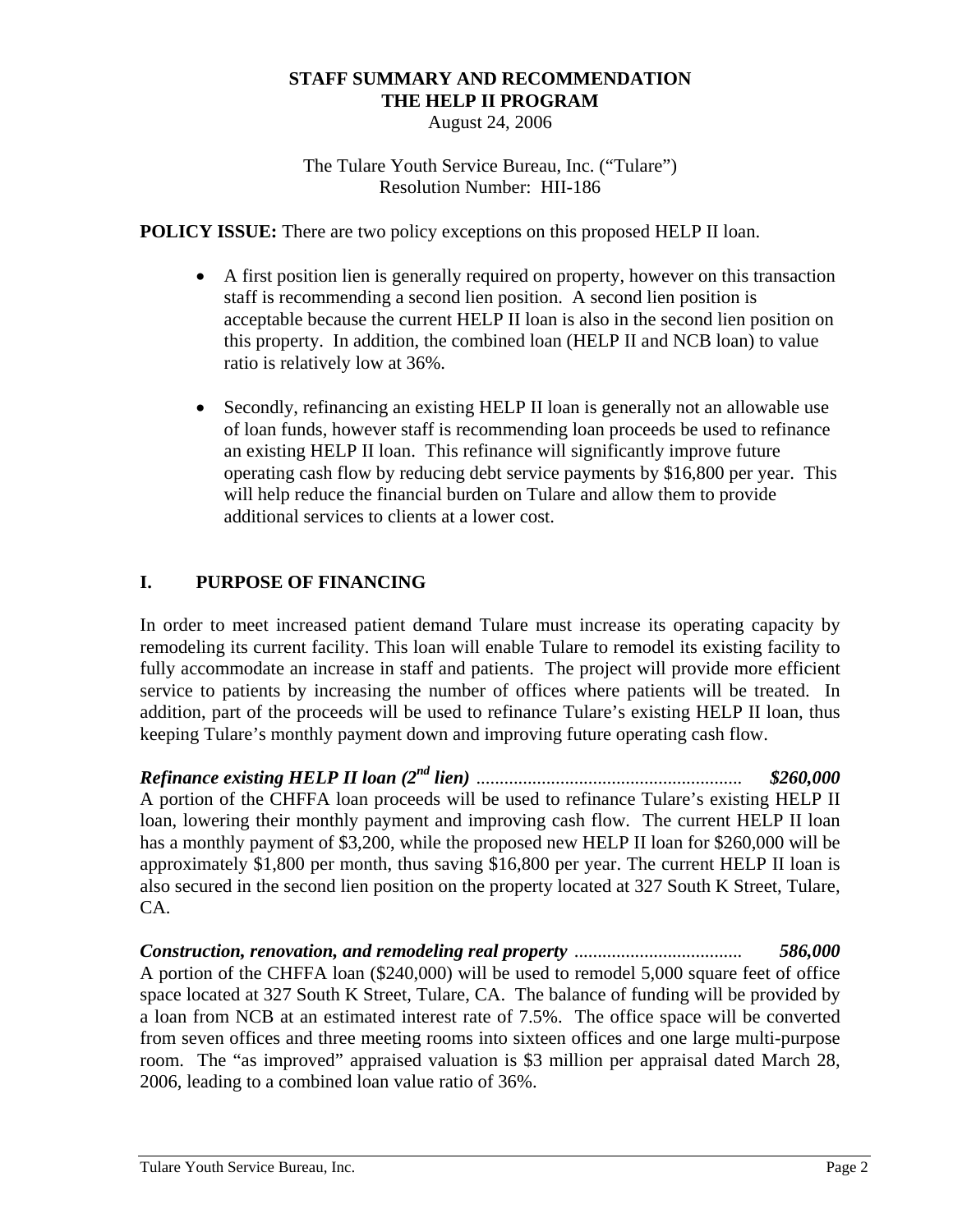*Refinance existing private loan (1st lien)* ............................................................. *215,000*  The balance of the NCB loan will be used to pay-off the existing  $1<sup>st</sup>$  lien on the property located at 327 South K Street, Tulare, CA. Tulare purchased this property in 1996 and the owner carried the loan as part of the purchase agreement. The current interest rate on this loan is 9% and the monthly payment is \$3,000, while the proposed loan contains an interest rate of 7.5%, resulting in moderate interest savings. However, since the new NCB loan will extend the final loan maturity (current loan matures in 2016, while NCB's loan matures in 2026), the monthly payment for \$215,000 is estimated to be \$1,590, or a savings of \$17,000 per year.

| Purchase equipment (new central heating/air conditioning and duct system) | 46,000             |
|---------------------------------------------------------------------------|--------------------|
|                                                                           | 6,250              |
|                                                                           | <u>\$1,113,250</u> |

### **Financing Structure**

- Fifteen-year term with 180 monthly payments of approximately \$3,453 (total annual payment of \$41,436).
- Total interest payments of approximately \$121,523.
- Lien on corporate gross revenues.
- A second  $(2^{nd})$  lien on the property located at 327 South K Street, Tulare, CA.

[Intentionally Left Blank]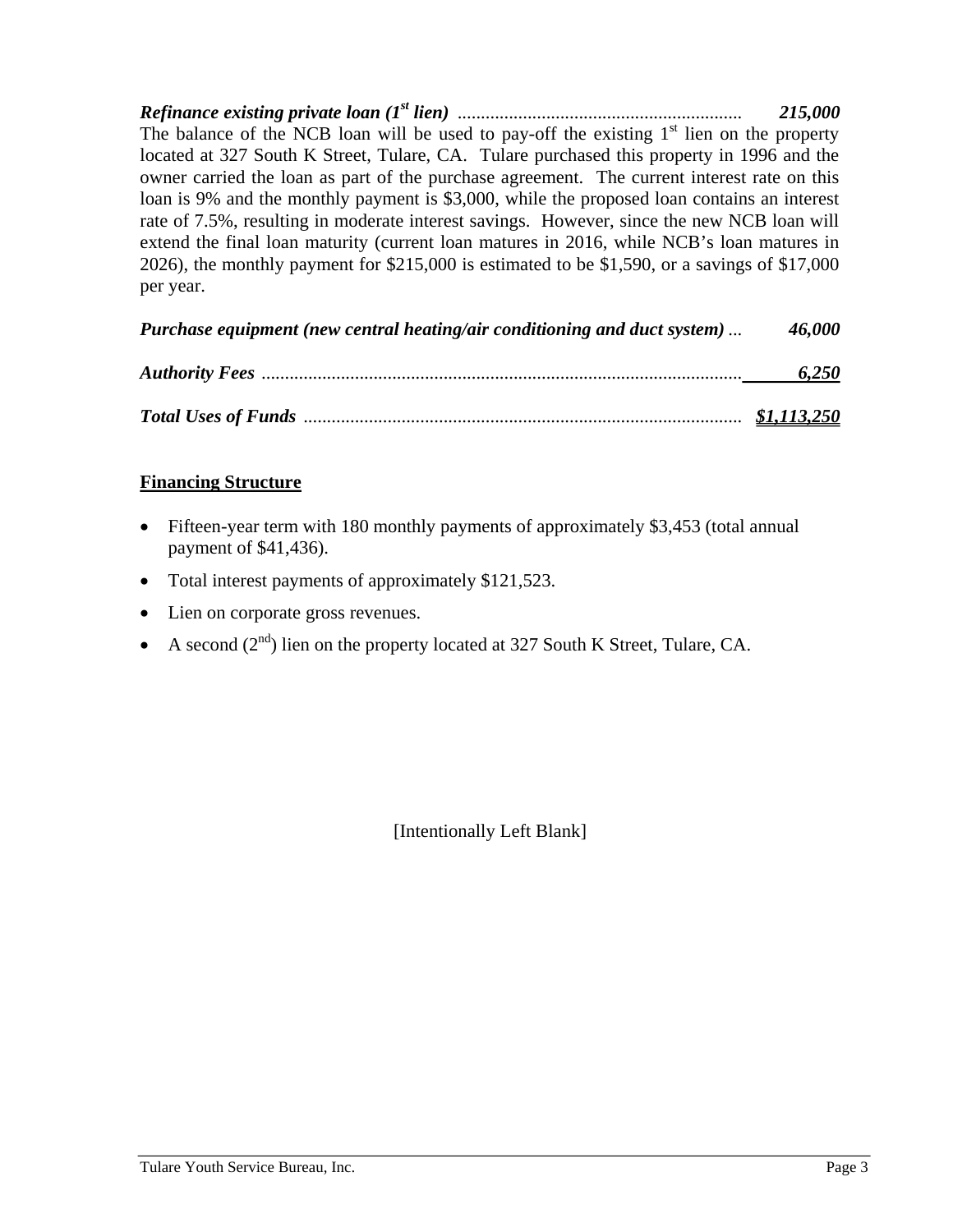# **II. FINANCIAL STATEMENTS AND ANALYSIS**

# **Tulare Youth Service Bureau, Inc.**

**Statement of Activities** 

(Unrestricted)

|                                                  | For the Year Ended June 30, |             |                 |           |    |            |    |           |
|--------------------------------------------------|-----------------------------|-------------|-----------------|-----------|----|------------|----|-----------|
|                                                  |                             | 2006        |                 | 2005      |    | 2004       |    | 2003      |
|                                                  |                             | (unaudited) |                 |           |    |            |    |           |
| <b>Revenues and Support:</b>                     |                             |             |                 |           |    |            |    |           |
| Grants                                           | \$                          | 4,152,256   | \$              | 3,497,764 | \$ | 3,924,808  | S  | 3,178,507 |
| Fees & insurance                                 |                             | 19,634      |                 | 12,410    |    | 17,019     |    | 51,040    |
| Donations                                        |                             | 32,320      |                 | 32,079    |    | 77,068     |    | 126,334   |
| Interest/other                                   |                             | 40,113      |                 | 57,111    |    | 51,955     |    | 36,070    |
| Total revenues                                   |                             | 4,244,323   |                 | 3,599,364 |    | 4,070,850  |    | 3,391,951 |
| <b>Expenses:</b>                                 |                             |             |                 |           |    |            |    |           |
| <b>Salaries</b>                                  |                             | 2,654,693   |                 | 2,316,599 |    | 2,167,209  |    | 2,235,543 |
| Fringe benefits and payroll taxes                |                             | 727,571     |                 | 558,422   |    | 440,243    |    | 417,796   |
| Repairs & maintenance                            |                             | 4,888       |                 | 3,569     |    | 3,388      |    | 5,125     |
| Communications                                   |                             | 97,245      |                 | 68,537    |    | 62,597     |    | 49,391    |
| Travel, conference and training                  |                             | 39,794      |                 | 27,666    |    | 21,676     |    | 24,689    |
| Professional and technical services              |                             | 58,324      |                 | 71,849    |    | 71,224     |    | 92,480    |
| Contractual maintenance                          |                             | 66,889      |                 | 39,355    |    | 48,159     |    | 49,704    |
| Outside labor                                    |                             | 40,600      |                 | 27,811    |    | 6,729      |    | 63,842    |
| Office supplies                                  |                             | 63,342      |                 | 35,643    |    | 31,309     |    | 26,549    |
| <b>Utilities</b>                                 |                             | 28,659      |                 | 27,478    |    | 31,354     |    | 31,032    |
| Printing, copying and advertising                |                             | 7,599       |                 | 8,814     |    | 11,531     |    | 11,275    |
| Rents & leases                                   |                             | 11,131      |                 | 8,730     |    | 9,480      |    | 14,442    |
| Insurance                                        |                             | 60,627      |                 | 39,054    |    | 44,434     |    | 50,703    |
| Therapy/program supplies                         |                             | 9,876       |                 | 4,219     |    | 4,634      |    | 5,061     |
| Transportation                                   |                             | 57,325      |                 | 44,739    |    | 48,255     |    | 42,860    |
| Equipment                                        |                             | 38,753      |                 | 21,933    |    | 22,172     |    | (4,673)   |
| Interest                                         |                             | 30,000      |                 | 30,150    |    | 32,387     |    | 34,486    |
| Depreciation                                     |                             | 82,633      |                 | 82,635    |    | 82,585     |    | 81,954    |
| Youth Center/ other fundraising                  |                             |             |                 | 47,201    |    | 76,453     |    | 104,492   |
| Youth Center construction                        |                             |             |                 |           |    | 935,120    |    |           |
| other                                            |                             | 89,352      |                 | 90,905    |    | 75,585     |    | 33,909    |
| Total expenses                                   |                             | 4,169,301   |                 | 3,555,309 |    | 4,226,524  |    | 3,370,660 |
| <b>Changes in unrestricted net assets</b>        |                             | 75,022      |                 | 44,055    |    | (155, 674) |    | 21,291    |
| Unrestricted net assets, beginning of the period |                             | 1,332,315   |                 | 1,288,260 |    | 1,308,533  |    | 1,244,966 |
| Prior period adjustment                          |                             |             |                 |           |    | 135,401    |    | 42,276    |
| Net assets, end of period                        | \$                          | 1,407,337   | $\overline{\$}$ | 1,332,315 | \$ | 1,288,260  | \$ | 1,308,533 |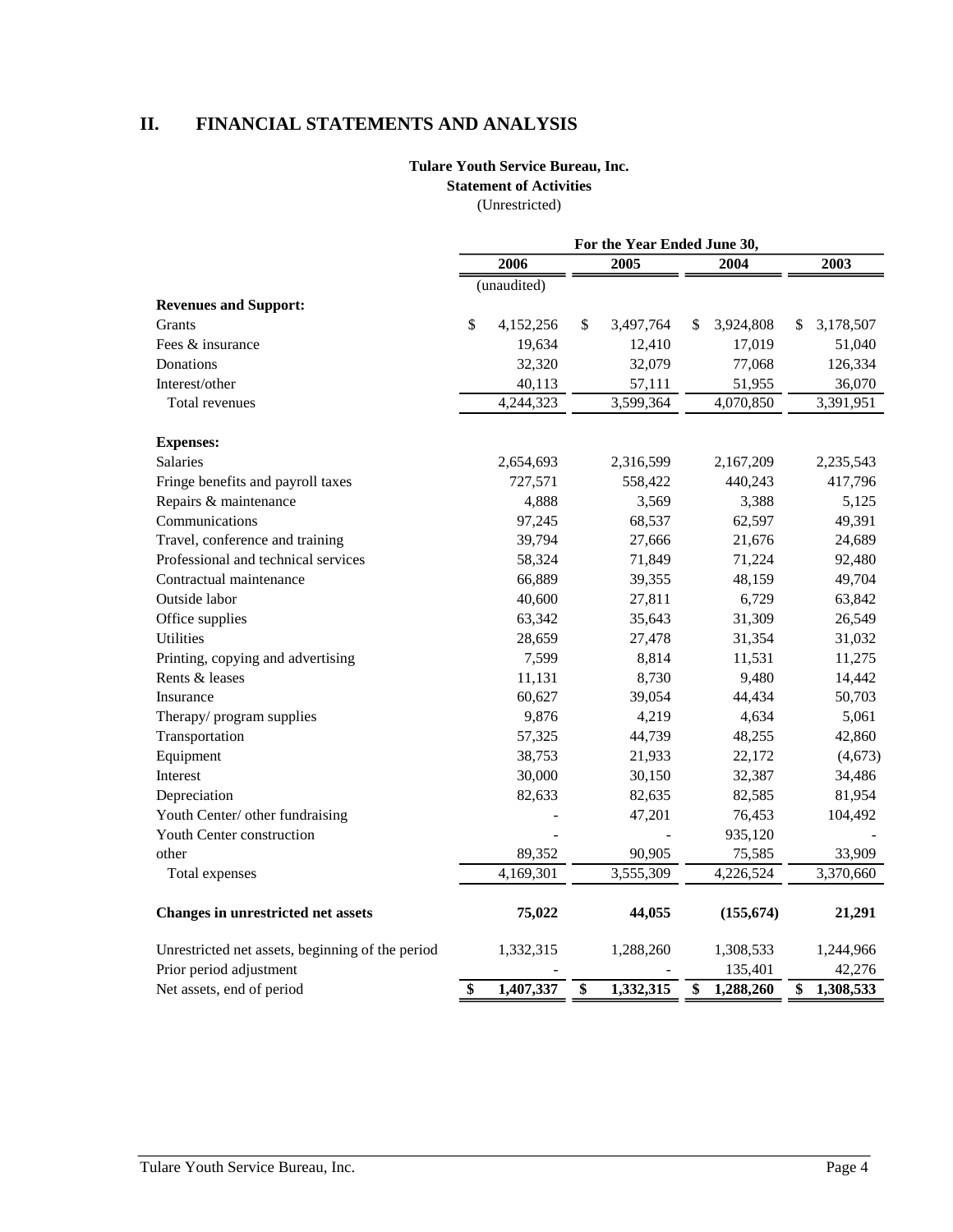#### **Tulare Youth Service Bureau, Inc. Financial Position**

|                                               |               |                       | As of June 30,  |                 |                 |
|-----------------------------------------------|---------------|-----------------------|-----------------|-----------------|-----------------|
|                                               |               | 2006                  | 2005            | 2004            | 2003            |
| Assets:                                       |               | (Unaudited)           |                 |                 |                 |
| Current assets:                               |               |                       |                 |                 |                 |
| Cash and cash equivalents                     | \$            | 809,416               | \$<br>678,945   | \$<br>1,088,922 | \$<br>981,141   |
| Grants receivable                             |               | 644,954               | 708,106         | 276,311         | 288,634         |
| Current unconditional promises to give,       |               |                       |                 |                 |                 |
| net of discount                               |               | 10,300                | 15,300          | 10,464          | 7,685           |
| Prepaid expenses                              |               | 27,445                | 27,445          | 15,164          |                 |
| Total current assets:                         |               | 1,492,115             | 1,429,796       | 1,390,861       | 1,277,460       |
| Non-current assets:                           |               |                       |                 |                 |                 |
| Long-term unconditional promises to give      |               |                       |                 |                 |                 |
| net of discount                               |               |                       |                 | 11,941          | 19,254          |
| Fixed assets, net of accumulated depreciation |               | 867,057               | 949,690         | 1,032,325       | 1,102,353       |
| <b>Total Assets</b>                           | \$            | 2,359,172             | \$2,379,486     | \$<br>2,435,127 | \$2,399,067     |
| <b>Liabilities and Net Assets:</b>            |               |                       |                 |                 |                 |
| <b>Current Liabilities:</b>                   |               |                       |                 |                 |                 |
| Accounts payable                              | $\mathcal{S}$ | 150,000               | \$<br>174,765   | \$<br>155,172   | \$<br>145,362   |
| Accrued vacation                              |               | 172,684               | 172,684         | 160,373         | 200,000         |
| Advances payable                              |               | 165,123               | 188,000         | 272,315         | 141,117         |
| Notes payable, current portion                |               | 51,650                | 49,672          | 47,285          | 45,047          |
| <b>Total current liabilities</b>              |               | 539,457               | 585,121         | 635,145         | 531,526         |
| Notes payable, net current portion            |               | 412,378               | 462,050         | 511,722         | 559,008         |
| <b>Total liabilities</b>                      |               | 951,835               | 1,047,171       | 1,146,867       | 1,090,534       |
| Net Assets:                                   |               |                       |                 |                 |                 |
| Total unrestricted net assets                 |               | 1,407,337             | 1,332,315       | 1,288,260       | 1,308,533       |
| Total unrestricted net assets and liabilities | \$            | 2,359,172             | \$<br>2,379,486 | \$2,435,127     | \$<br>2,399,067 |
|                                               |               |                       |                 |                 |                 |
| <b>Financial Ratios:</b>                      |               |                       |                 |                 |                 |
|                                               |               | Proforma (a)          |                 |                 |                 |
|                                               |               | <b>FYE June, 2005</b> |                 |                 |                 |
| Debt service coverage (x)                     |               | 1.68                  | 2.03            | 1.22            | 2.32            |
| Debt to unrestricted net assets $(x)$         |               | 0.81                  | 0.38            | 0.43            | 0.46            |

Margin (%) 1.22% (3.82)% 0.63% Current Ratio (x) 2.44 2.19 2.40

(a) based on adding projected new debts (CHFFA and NCB) to the audited 2005 financial results.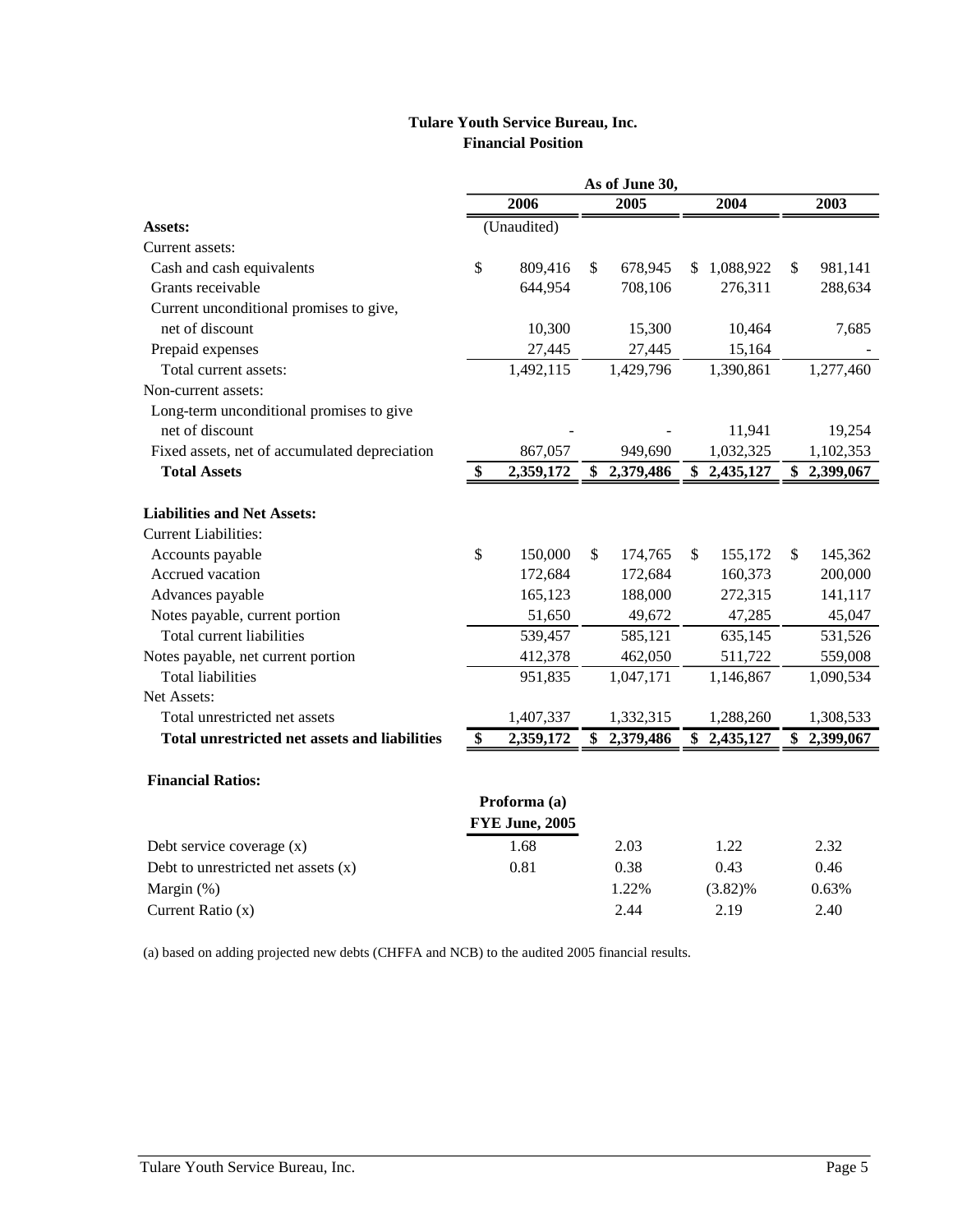#### **Financial Discussion**

**The income statement exhibits positive operating results for fiscal years 2003 through fiscal year 2005. The loss observed in fiscal year 2004 relates to a one-time non-operational expense, thus without this expense operating results were also positive.** 

Tulare has enjoyed a successful long-term operating history since 1971. Most recently, Tulare posted solid operating profits from fiscal year 2003 through fiscal year 2005. Revenues have grown approximately 10% during this time period, mostly due to an increase in the number of patients served from 1,225 in fiscal year 2003 to 1,391 in fiscal year 2005, a 13.5% increase. Tulare has recently increased staffing to meet higher patient volumes.

Tulare receives most of its revenues from government grants (mostly funded through Tulare County on a Medi-Cal cost reimbursement contract), which constitutes approximately 96% of its total revenues (average over our review period).

During fiscal year 2005, Tulare increased its total revenues to \$3.59 million from \$3.26 million in the previous year (after backing out one-time grant revenues of \$803,000 attributed to the construction of the new Youth Center), an increase of approximately 10%. This increase is mostly related to higher demand for services as demonstrated by additional patients served, which increased from 1,204 to 1,391 over this period. Corresponding total expenditures increased to \$3.55 million from \$3.21 million (after backing out one-time expenditures of \$1.01 million related to Youth Center). This increase is primarily related to higher salaries and fringe benefit costs. Salaries increased because Tulare hired two additional therapists to meet increased patient demand. Fringe benefits increased due to higher retirement contributions and health insurance costs.

During fiscal year 2004, Tulare posted a decrease in unrestricted net assets of \$155,000. However, Tulare's operating income was actually a positive \$53,000, after backing out onetime construction costs/other fundraising costs directly attributed to the new Youth Center of \$1.01 million and corresponding grant revenues of \$803,000.

The interim unaudited fiscal year 2006 operating results continue to exhibit further improvement, with operating income of \$75,000. In addition, revenues and the number of patients served continue to increase. Total expenditures have increased due to two additional therapists being hired during this fiscal year.

#### **The balance sheet has remained stable throughout the last three fiscal years.**

Tulare's balance sheet has remained stable throughout the last three fiscal years. It has a solid current ratio of 2.44x and significant cash/cash equivalents in excess of \$600,000. During fiscal year 2005 cash and equivalents declined, because of a grants receivable timing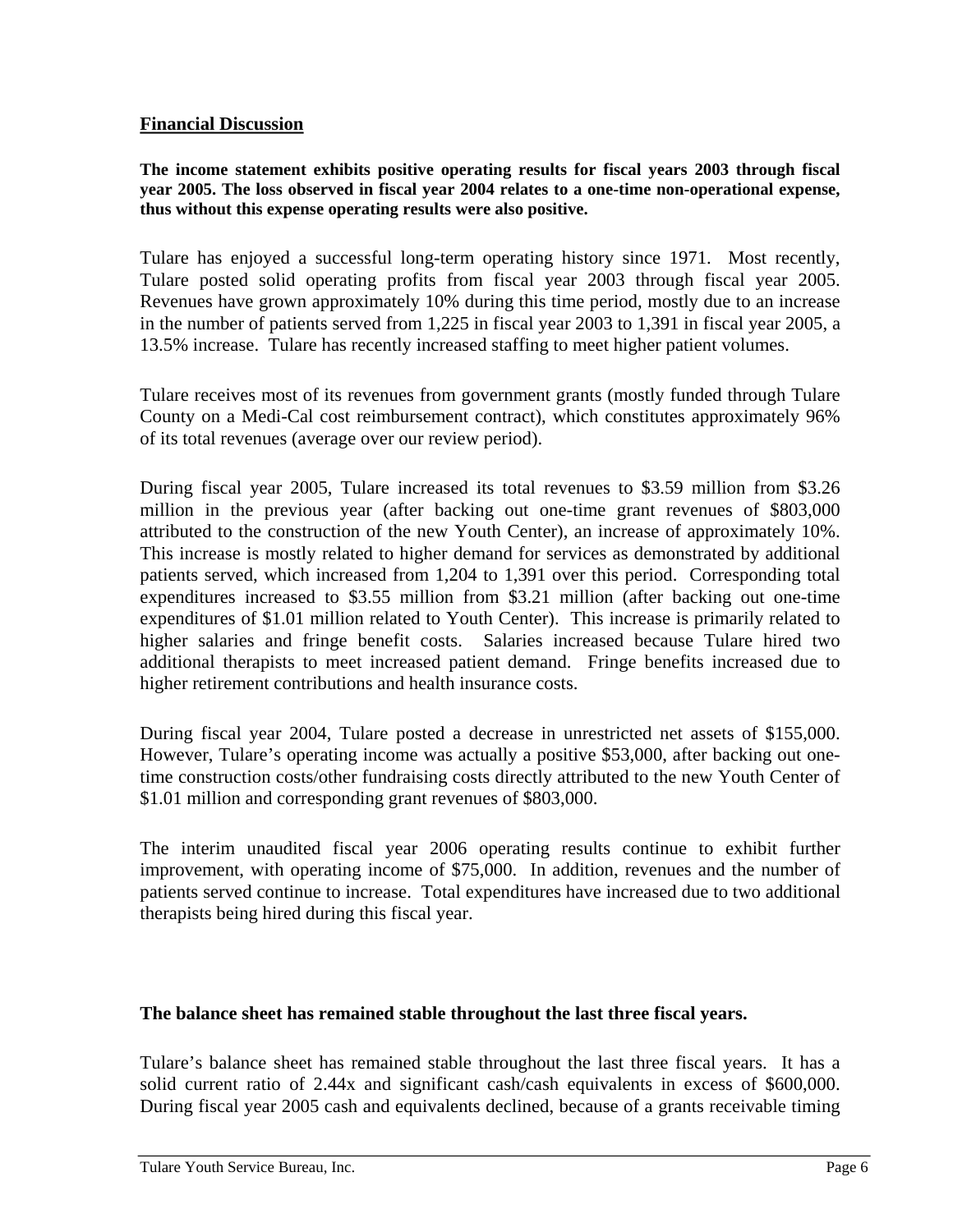issue. The May 2005 billings for Tulare County of \$308,000 (plus additional grant billings) were not received until July 2005, consequently the grants receivable figure is higher and the cash position is lower than the prior two years

Tulare's current debt service coverage ratio is a strong 2.03x. With this proposed financing, proforma debt service coverage ratio will be an adequate 1.68x. The debt to unrestricted net assets ratio is currently 0.38x and with the proposed financing remains adequate at 0.81x.

# **III. UTILIZATION STATISTICS**

|               | 2003        | 2004        | 2005        | 2006             |
|---------------|-------------|-------------|-------------|------------------|
| <b>Totals</b> | 1,225/      | $1{,}204$ / | 1,391       | 1,627.           |
|               | (1,365,094) | (1,392,318) | (1,419,807) | $(1,666,000)$ ** |

**Client Served / \* (minutes) Fiscal Year Ended June 30** 

\* Patient minutes

\*\* Forecasted for 2006

# **IV. ORGANIZATION**

#### **Background**

Tulare is a private non-profit corporation (formerly known as Operation Helping Hand). It has been in existence since 1971, providing services to youth in Tulare County. Its Board of Directors consist of 14 members, which governs Tulare's with representatives from agencies that serve youth, including the school districts, social agencies, probation law enforcement, and general public. In 1987, Tulare was awarded a contract to provide outpatient children mental health services in Tulare County. Tulare is certified by State Department of Mental Health as a Short Doyle-Medi-Cal provider.

In 1991, the Tulare Youth Foundation (the "Foundation") was established to help Tulare. The purpose of the Foundation is to raise funds and purchase equipment and property. The Foundation has the same Board of Directors as Tulare. In 1996, the Foundation was able to purchase the building that was being leased for the clinic, providing savings to the program. As part of this financing, the Foundation will transfer its ownership interest in the building to Tulare.

#### **Services and Programs:**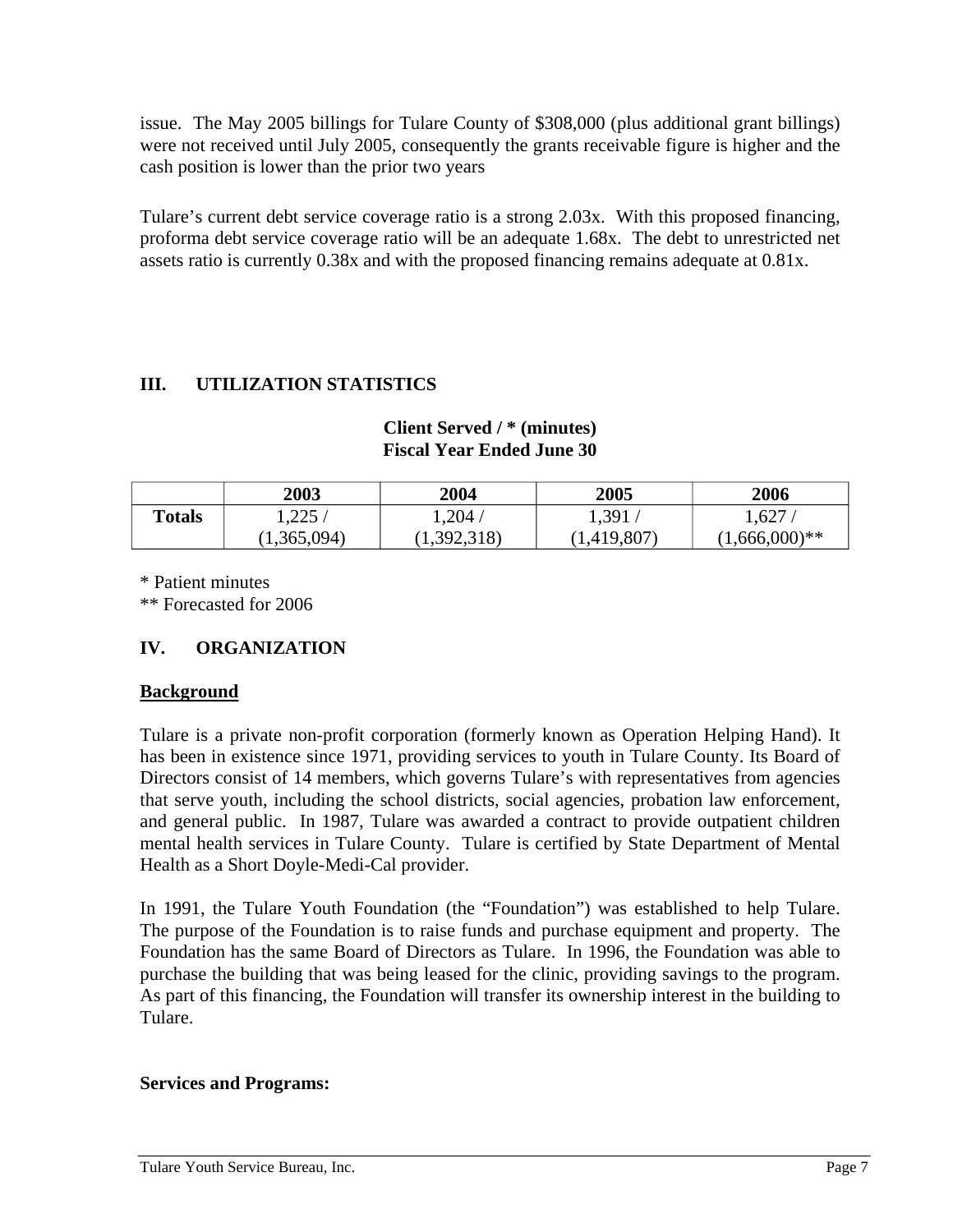Tulare provides a comprehensive mental health program for youth and adolescents. It is totally dedicated to the treatment of children. It has a unique approach in that mental health services are provided at school sites as well as at the facility. Services include: diagnostic assessment, individual, group, family and play therapy, medication prescribing, crisis intervention, case management, and consultation with school personnel. Additionally, there is a child sexual abuse treatment program

#### **Licenses**

Tulare is certified by the California Department of Mental Health to operate as a community mental health provider.

# **Contracts**

Tulare is subject to Medi-Cal contracting. It has been awarded a Medi-Cal contract by agreeing to provide community services and accept Medi-Cal and Medicare patients.

### **V. SECTION 15438.5 OF THE ACT (Savings Pass Through)**

It is the intent of the Legislature in enacting this part to provide financing only to health facilities that can demonstrate the financial feasibility of their projects. It is further the intent of the Legislature that all or part of any savings experienced by a participating health institution, as a result of that tax-exempt revenue bond funding, be passed on to the consuming public through lower charges or containment of the rate of increase in hospital rates.

Tulare has provided a description of its savings pass through in **Exhibit A**.

# **VI. SECTION 15459 OF THE ACT (Community Service Requirement)**

As a condition of the issuance of revenue bonds, whether by the Authority or any local agency, each borrower shall give reasonable assurance to the Authority that the services of the health facility will be made available to all persons residing or employed in the area served by the facility. As part of this assurance, borrower shall agree to a number of actions, including (1) To advise each person seeking services at the borrower's facility as to the person's potential eligibility for Medi-Cal and Medicare benefits or benefits from other governmental third-party payers, and (2) To post notices in appropriate areas within the facility regarding services being available to all in the service area. This agreement is a standard "Certification and Agreement Regarding Community Service Obligation".

A copy of Tulare's certification is included as **Exhibit B**.